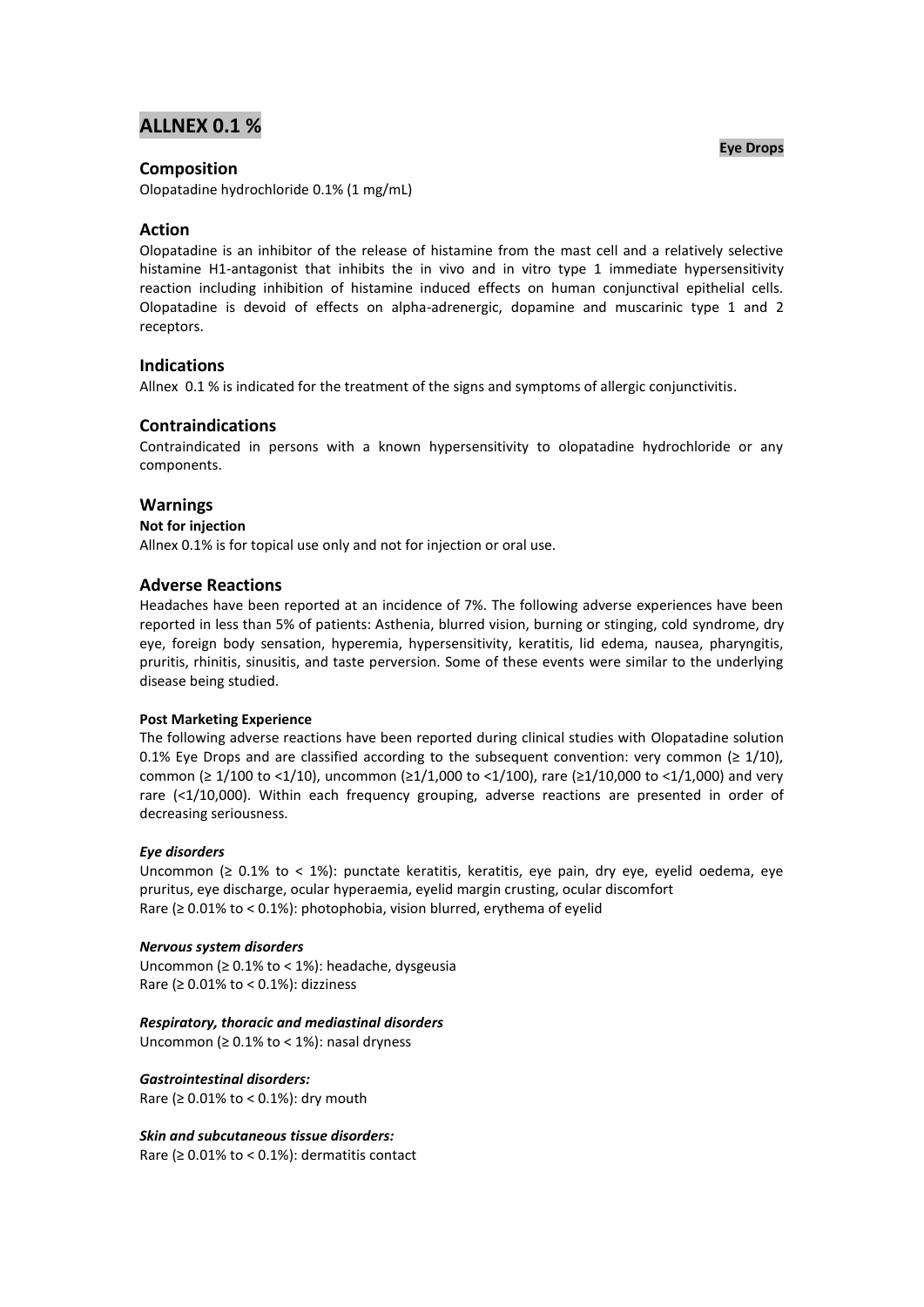#### *General disorders and administration site conditions:*

Uncommon ( $\geq 0.1\%$  to < 1%): fatigue

Additional adverse reactions identified from post-marketing surveillance include the following. Frequencies cannot be estimated from the available data.

*Eye disorders*  Lacrimation increased

*Immune system disorders*  Hypersensitivity

*Gastrointestinal disorders*  Nausea

## **Precautions**

**Wearing of contact lenses:** patients whose eyes are red should not wear contact lenses at all. Patient whose eyes are not red should wait 15 minutes after instilling the drops before inserting soft contact lenses

## **Pregnancy**

#### *Category C*

Olopatadine was found not to be teratogenic in rats and rabbits. However, rats treated at 600 mg/kg/day, or 93,750 times the MROHD and rabbits treated at 400 mg/kg/day, or 62,500 times the MROHD, during organogenesis showed a decrease in live fetuses. There are, however, no adequate and well controlled studies in pregnant women. Because animal studies are not always predictive of human responses, this drug should be used in pregnant women only if the potential benefit to the mother justifies the potential risk to the embryo or fetus.

#### **Nursing Mothers**

Olopatadine has been identified in the milk of nursing rats following oral administration. It is not known whether topical ocular administration could result in sufficient systemic absorption to produce detectable quantities in the human breast milk. Nevertheless, caution should be exercised when olopatadine hydrochloride ophthalmic solution 0.1% is administered to a nursing mother.

#### **Pediatric Use**

Safety and effectiveness in pediatric patients below the age of 3 years have not been established.

#### **Geriatric Use**

No overall differences in safety or effectiveness have been observed between elderly and younger patients.

## **Drug Interactions**

No information provided.

## **Dosage and Administration**

The recommended dose is one drop in each affected eye two times per day at an interval of 6 to 8 hours.

To prevent contamination of the dropper tip and solution, care must be taken not to touch the eyelids, surrounding areas, or other surfaces with the dropper tip of the bottle. Keep the bottle tightly closed when not in use.

In case of concomitant therapy with other topical ocular medicines, an interval of five to ten minutes should be allowed between successive applications.

## **Presentation**